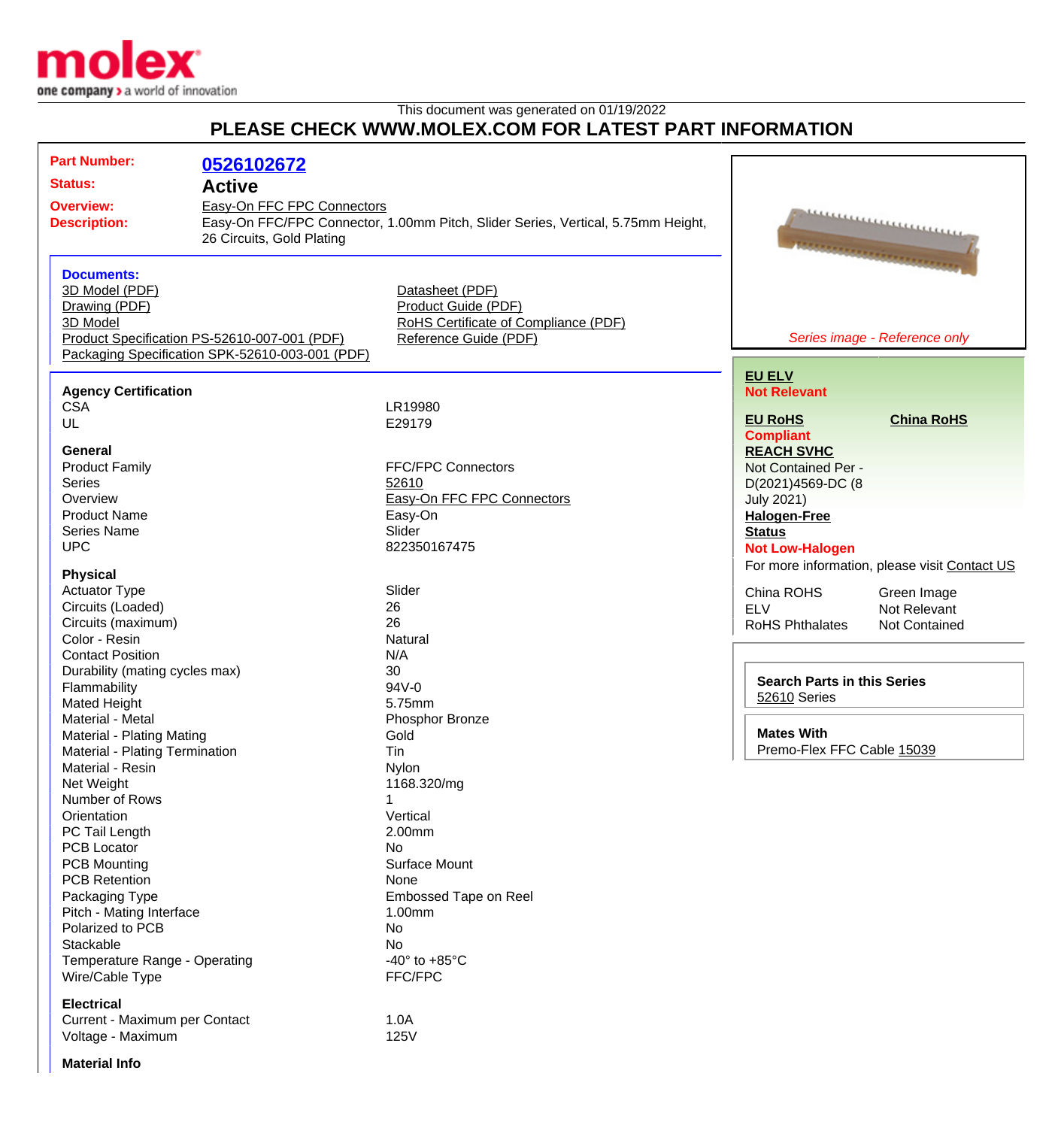**Reference - Drawing Numbers** Packaging Specification SPK-52610-003-001 Product Specification PS-52610-007-001

526100000-000, 526101000-000, SD-52610-036-001

## This document was generated on 01/19/2022 **PLEASE CHECK WWW.MOLEX.COM FOR LATEST PART INFORMATION**